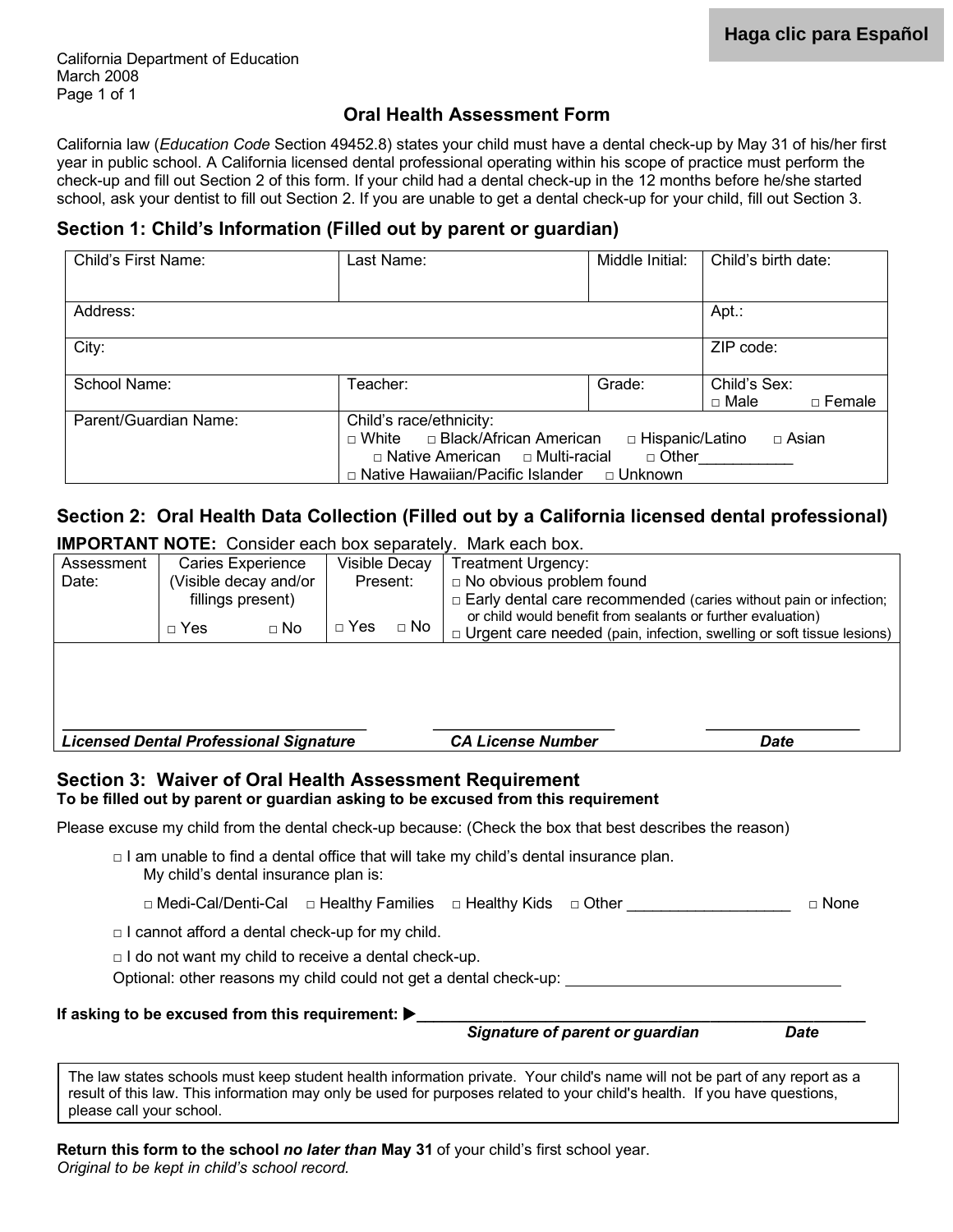### **Formulario de evaluación de la salud bucal**

La ley de California (Sección 49452.8 del *Código de Educación*) exige que su hijo se haga un chequeo dental antes del 31 de mayo de su primer año en una escuela pública. Un profesional de la salud dental matriculado de California que trabaje dentro de su área de especialización debe realizar el chequeo y completar la Sección 2 de este formulario. Si su hijo tuvo un chequeo dental en los 12 meses anteriores al comienzo del año escolar, pídale a su dentista que complete la Sección 2. Si no puede conseguir un chequeo dental para su hijo, complete la Sección 3.

#### **Sección 1. Información del menor (debe ser completada por el padre, la madre o el tutor)**

| Primer nombre del menor:      | Apellido:                                                                                                                                                                                                                  | Inicial del<br>segundo<br>nombre: | Fecha de nacimiento<br>del menor:                         |
|-------------------------------|----------------------------------------------------------------------------------------------------------------------------------------------------------------------------------------------------------------------------|-----------------------------------|-----------------------------------------------------------|
| Domicilio:                    |                                                                                                                                                                                                                            |                                   | Dpto.:                                                    |
| Ciudad:                       |                                                                                                                                                                                                                            |                                   | Código postal:                                            |
| Nombre de la escuela:         | Maestro:                                                                                                                                                                                                                   | Grado:                            | Sexo del menor:<br>$\Box$ Masculino<br>$\Box$<br>Femenino |
| Nombre del padre/madre/tutor: | Raza/origen étnico del menor:<br>□ Blanco □ Negro/Afroamericano □ Hispano/Latino<br>$\Box$ Asiático<br>$\Box$ Indio nativo americano $\Box$ Multirracial $\Box$ Otro<br>□ Nativo de Hawai/islas del Pacífico □ Desconocido |                                   |                                                           |

## **Sección 2. Información de salud dental: debe ser completada por un profesional de la salud dental matriculado de California**

*[Oral Health Data (To be completed by a California licensed dental professional)]*

**NOTA IMPORTANTE:** Considere cada casilla por separado. Marque cada casilla. *[IMPORTANT NOTE: Consider each box separately. Mark each box.]*

| Fecha de la<br>evaluación:<br>[Assessment<br>Date:1 | Incidencia de caries<br>[Caries Experience]<br>(Caries visibles y/o<br>empastes<br>presentes)<br>(Visible decay and/or<br>fillings present)]<br>$\Box$ Sí [Yes]<br>$\Box$ No [No] | Caries<br>visibles<br>presentes:<br>[Visible Decay<br>Present:1<br>$\Box$ Si [Yes]<br>$\Box$ No [No] | Urgencia de tratamiento: [Treatment Urgency:]<br>$\Box$ Ningún problema obvio <i>[No obvious problem found]</i><br>$\Box$ Se recomienda atención dental temprana (caries sin dolor o<br>infección o el niño se beneficiará del sellador dental o de una<br>evaluación adicional) [Early dental care recommended (Caries without<br>pain or infection or child would benefit from sealants or further<br>evaluation)]<br>$\Box$ Se necesita atención urgente (dolor, infección, inflamación o<br>lesiones del tejido blando) [Urgent care needed (pain, infection,<br>swelling or soft tissue lesions)] |                            |
|-----------------------------------------------------|-----------------------------------------------------------------------------------------------------------------------------------------------------------------------------------|------------------------------------------------------------------------------------------------------|--------------------------------------------------------------------------------------------------------------------------------------------------------------------------------------------------------------------------------------------------------------------------------------------------------------------------------------------------------------------------------------------------------------------------------------------------------------------------------------------------------------------------------------------------------------------------------------------------------|----------------------------|
|                                                     | Firma del profesional de salud dental matriculado<br>[Licensed Dental Professional Signature                                                                                      |                                                                                                      | Número de matrícula de CA<br><b>CA License Number</b>                                                                                                                                                                                                                                                                                                                                                                                                                                                                                                                                                  | Fecha<br>Date <sub>l</sub> |